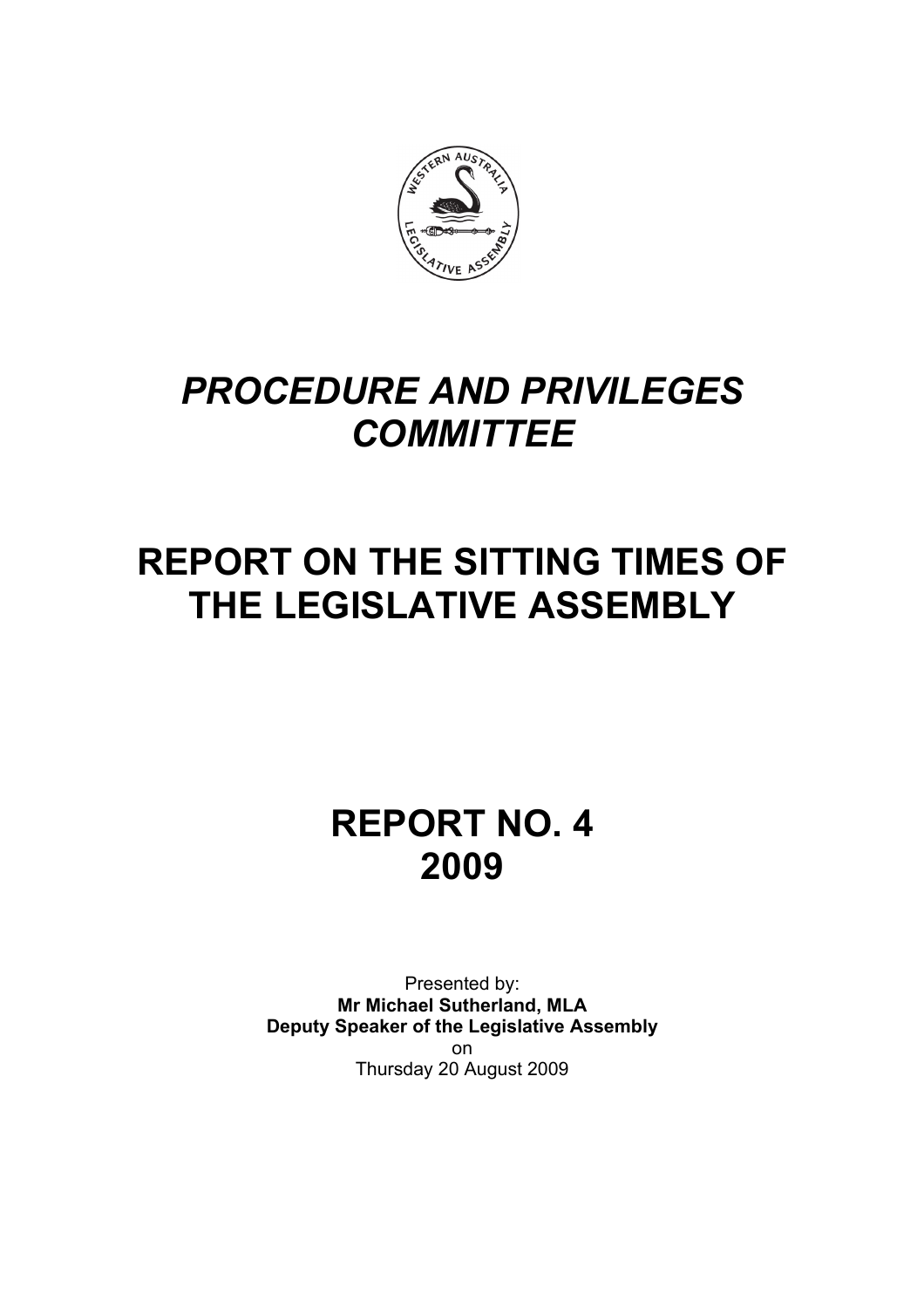Published and printed by the Legislative Assembly, Parliament of Western Australia, Perth, 2009.



Procedure and Privileges Committee

Title: Report on the Sitting Times of the Legislative Assembly.

ISBN: 978-1-921355-65-3

(Series: Western Australia. Parliament. Legislative Assembly. Committees. Procedure and Privileges Committee. Report No. 4 of 2009)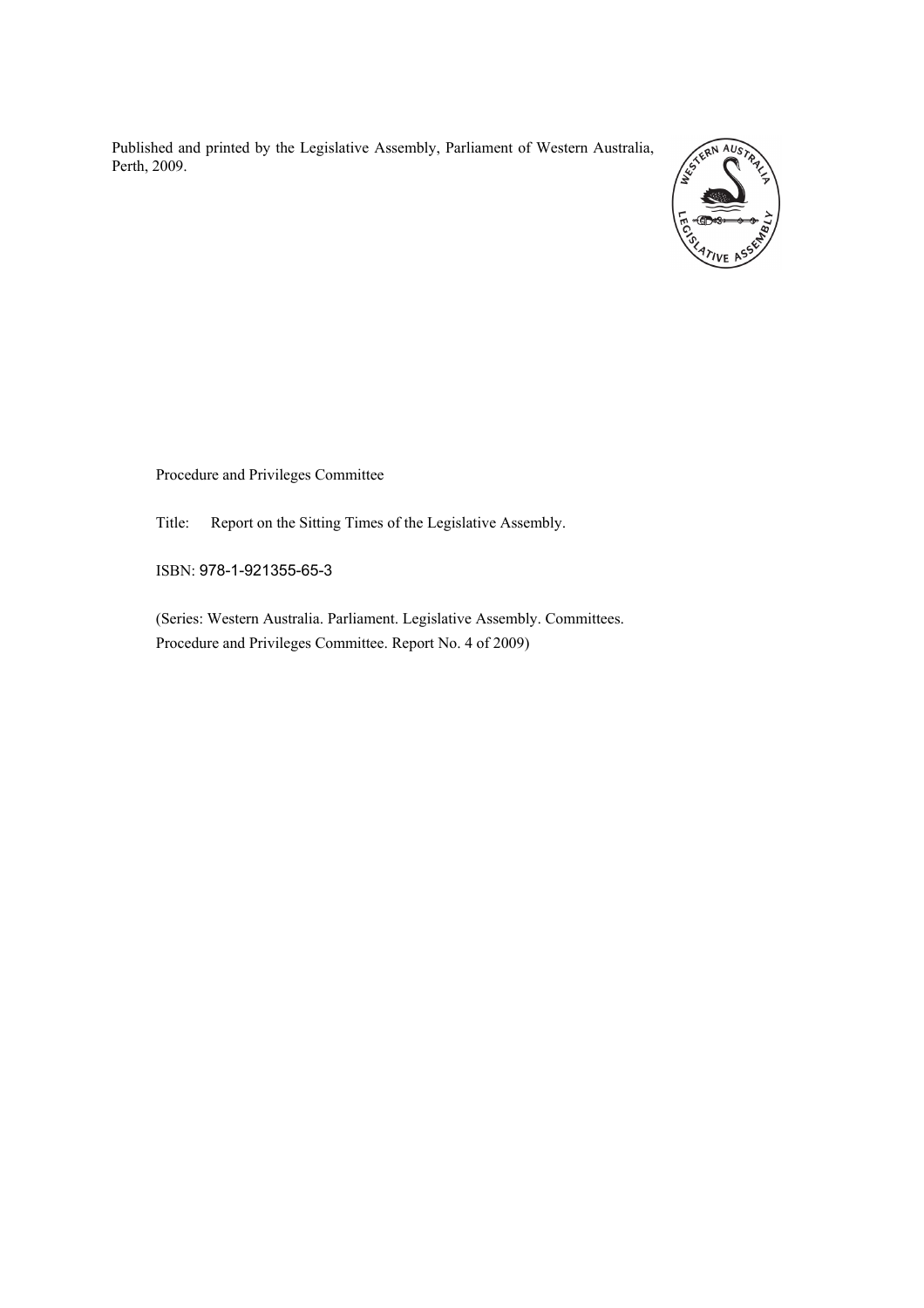## **COMMITTEE MEMBERS**

| Chairman       | Hon. Grant Woodhams, MLA<br>Speaker of the Legislative Assembly                  |
|----------------|----------------------------------------------------------------------------------|
| <b>Members</b> | Mr M. McGowan, MLA,<br>Deputy Chairman of the Committee<br>Member for Rockingham |
|                | Mr M.W. Sutherland, MLA<br>Member for Mount Lawley                               |
|                | Mr F.A. Alban, MLA<br><b>Member for Swan Hills</b>                               |
|                | Mr F.M. Logan, MLA<br><b>Member for Cockburn</b>                                 |
|                |                                                                                  |

#### **STAFF**

| <b>Principal Research Officer and</b><br><b>Clerk to the Committee</b> | Dr Julia Lawrinson                                           |
|------------------------------------------------------------------------|--------------------------------------------------------------|
| <b>Adviser</b>                                                         | Mr Peter McHugh<br>Clerk of the Legislative Assembly         |
| <b>Adviser</b>                                                         | Mr John Mandy<br>Deputy Clerk of the Legislative<br>Assembly |

### **COMMITTEE ADDRESS**

Procedure and Privileges Committee Legislative Assembly<br>Parliament House Parliament House Tel: (08) 9222 7222 Harvest Terrace Fax: (08) 9222 7818

PERTH WA 6000 Email: lappc@parliament.wa.gov.au Website: www.parliament.wa.gov.au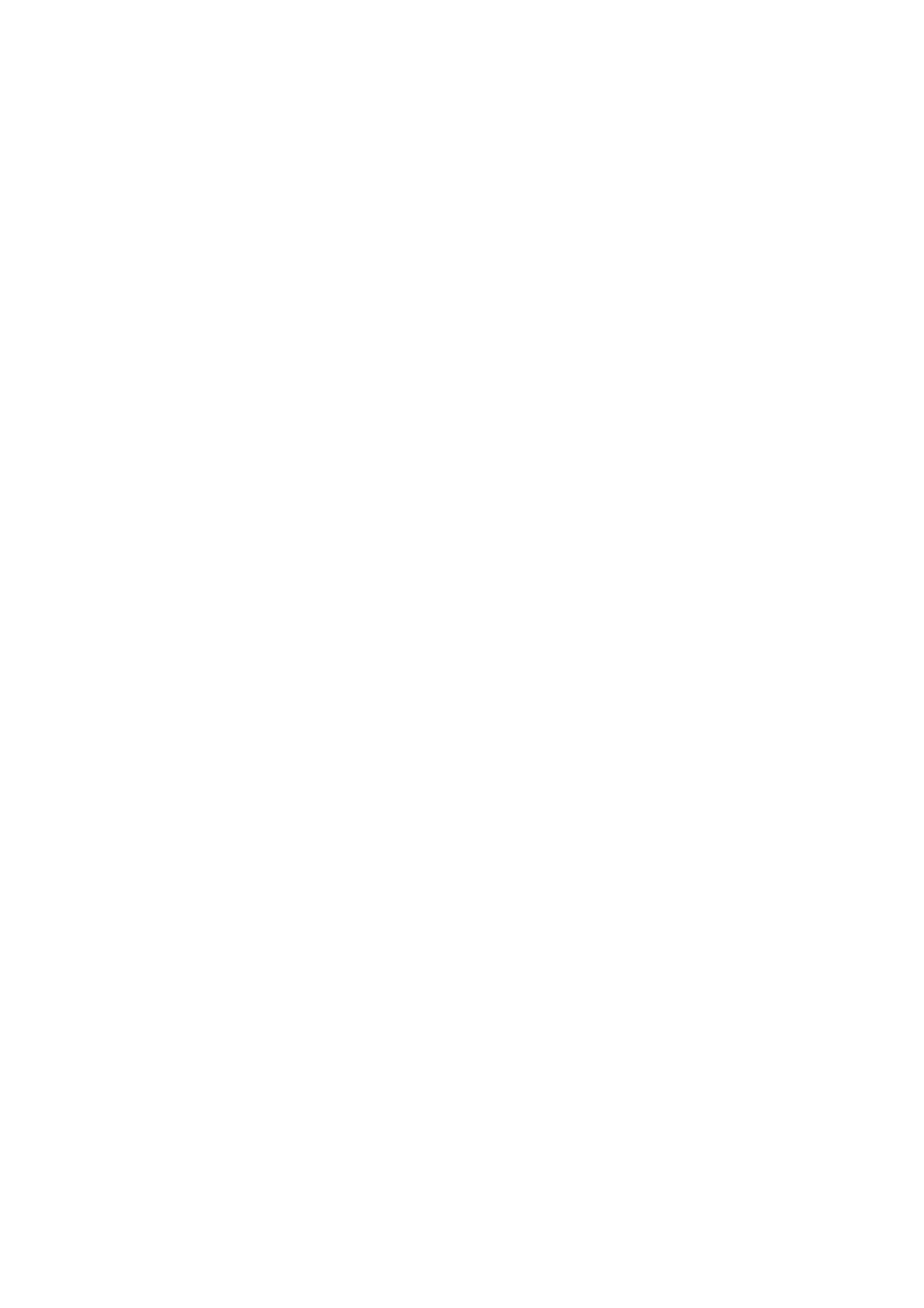## **COMMITTEE'S FUNCTIONS AND POWERS**

Legislative Assembly Standing Order No. 284 provides the following functions, powers and terms of reference to the Procedure and Privileges Committee -

#### **Procedure and Privileges Committee**

- 284. (1) A Procedure and Privileges Committee will be appointed at the beginning of each Parliament to -
	- (a) examine and report on the procedures of the Assembly; and
	- (b) examine and report on issues of privilege; and
	- (c) wherever necessary, confer with a similar committee of the Council.

 (2) Membership of the committee will consist of the Speaker and four other members as the Assembly appoints.

 (3) Standing Order 278 will apply except that where possible any report of the committee will be presented by the Deputy Speaker.

 (4) When consideration of a report from the committee is set down as an order of the day it will be considered using the consideration in detail procedure.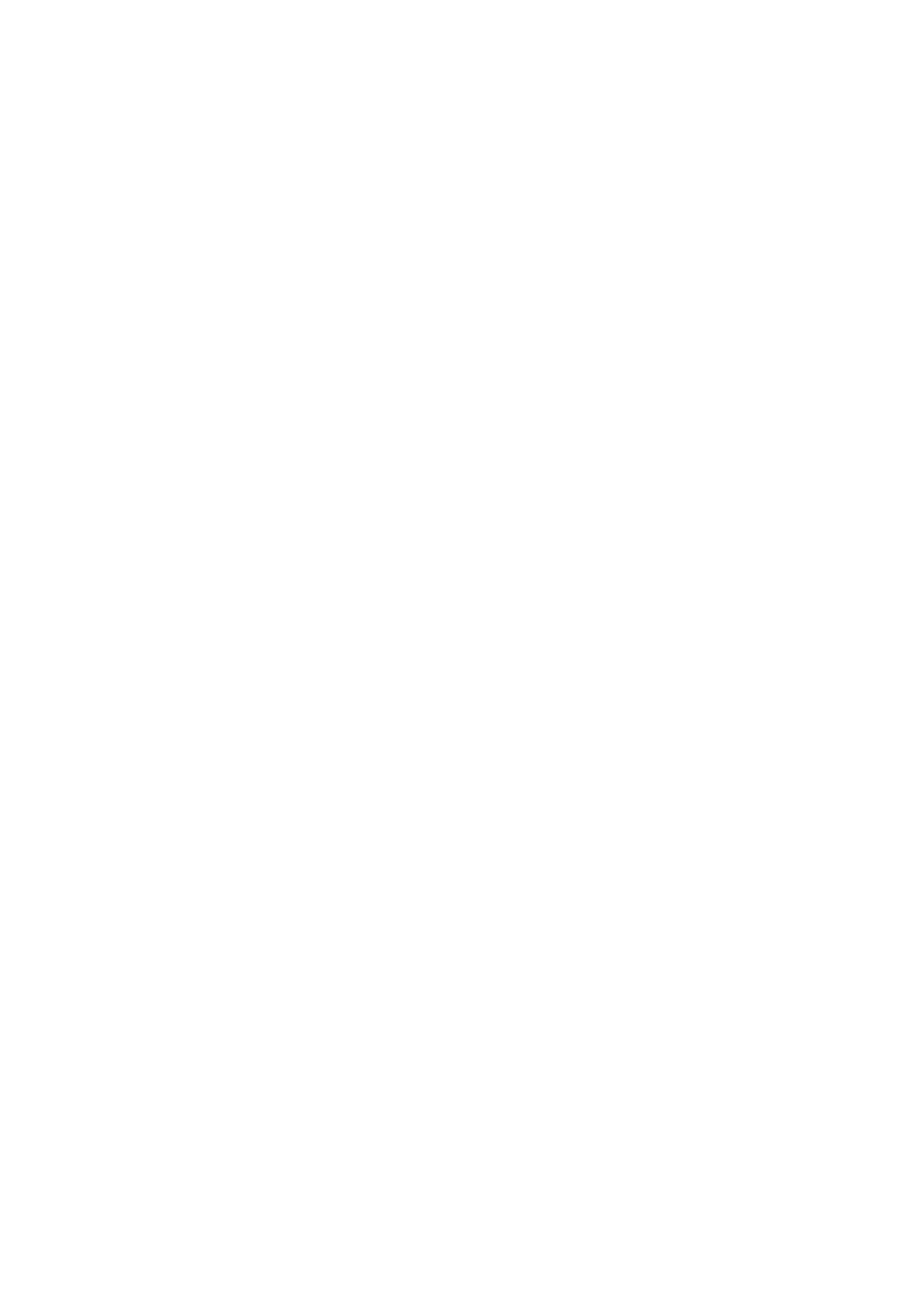## **REPORT**

### **Background**

On 9 June 2009, the Independent member of the Legislative Assembly, Dr Janet Woollard, gave notice that at the next sitting of the House she would move:

> (1) That the following terms of reference be referred to the Procedure and Privileges Committee for its investigation and report to the house:

(a) the sitting hours of the house be reviewed to ensure the house sits more appropriate business hours; and

(b) recommendations be made to amend the standing order for the days and times of meeting of the Assembly.

(2) That the committee report to the Legislative Assembly by 13 August 2009.

The motion was not formally moved, but the matters raised were aired in debate in the Legislative Assembly on Wednesday 10 June 2009. Despite the lack of a formal referral from the House, the Procedure and Privileges Committee elected to investigate the matter at its own instigation, and on 22 June 2009 individual Committee members were authorised to seek input from individual members to inform the Committee's views.

### **Matters arising**

The Committee considered that the rationale behind the present sitting hours includes:

- the requirement to balance the sittings of the House with other parliamentary and related duties, such as attendance in committee, Cabinet and party meetings;
- Members' ability to attend to their electorate duties; and
- the need to provide hours and days equitable for regional Members.

At present, the parliamentary working week is broadly comprised of:

| Monday             | Cabinet               |
|--------------------|-----------------------|
| Tuesday morning    | Party meetings        |
| Tuesday 2pm-10pm   | Parliamentary sitting |
| Wednesday morning  | Committee meetings    |
| Wednesday 12pm-7pm | Parliamentary sitting |
| Thursday 9am-5pm   | Parliamentary sitting |
| Friday             | Electorate duties     |